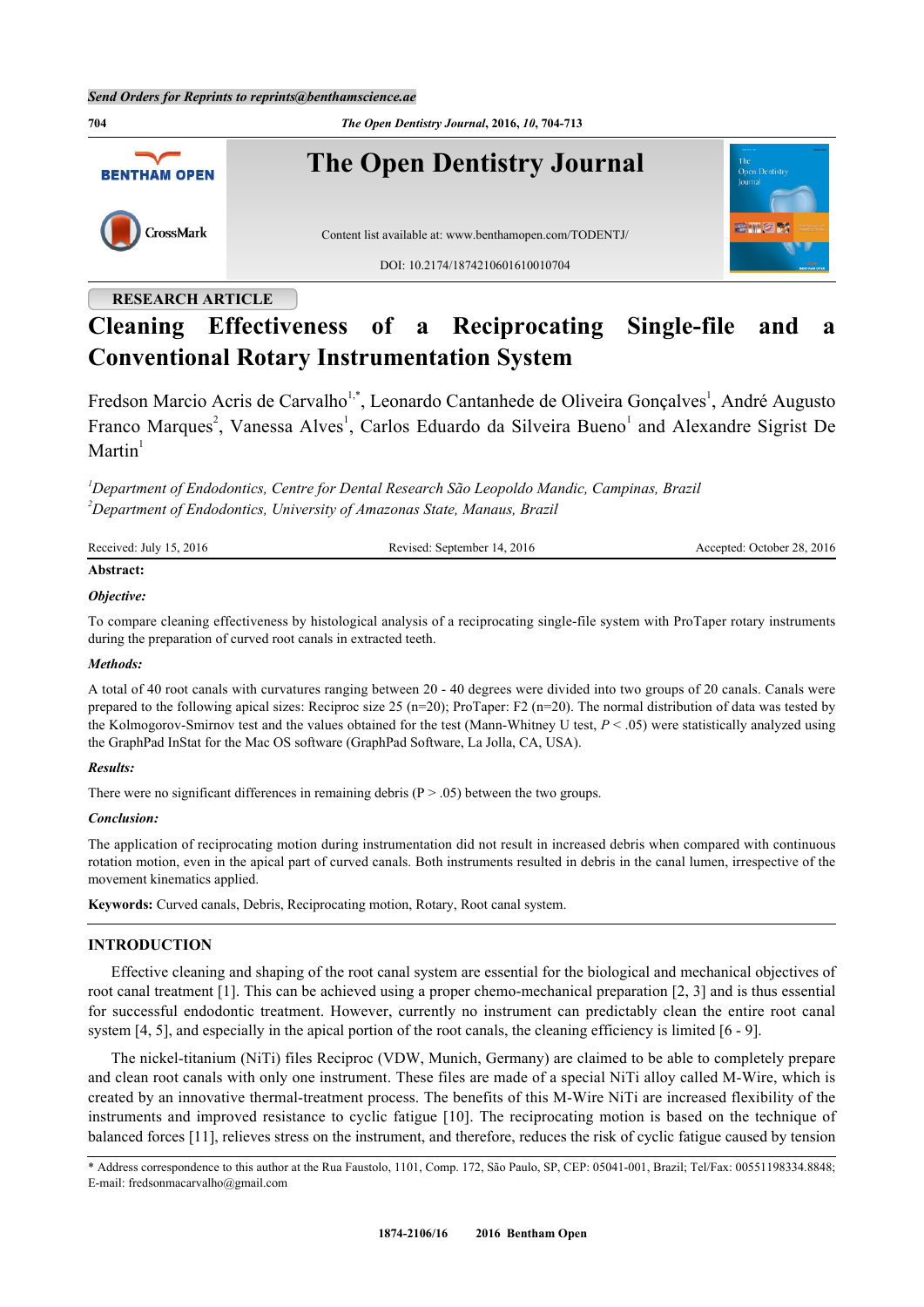and compression [\[12,](#page-7-6) [13](#page-7-7)]. For every 3 cycles, the instrument makes a complete 360° turn [\[1\]](#page-6-0). In general, reciprocating root canal preparation is an advancement of the balanced force technique that allows shaping of even severely curved canals to larger apical diameters, using hand instruments [[11](#page-7-5)]. The manufacturer does not strictly recommend creating a glide path when using reciprocating instrumentation. These single instrument systems are clinically interesting because they are easier to use, cause less fatigue to the operator, and avoid cross-contamination [\[14](#page-7-8), [15](#page-7-9)]. In addition, they significantly reduce working time when compared with multiple instrument systems [[1](#page-6-0), [15](#page-7-9) - [17\]](#page-7-10). Reciproc files have a continuous taper over the first 3 mm of their working part followed by a decreasing taper until the shaft. An S-shaped cross-section is used for the entire working part of the instruments. Reciproc instruments have sharp cutting edges. The design features of ProTaper have been described in detail in previous articles [[18\]](#page-7-11).

It is necessary to compare these single-file systems with well-known rotary NiTi systems, in order to assess the properties of reciprocating files. ProTaper is the rotary NiTi system used as control in the present investigation. These files have been evaluated in numerous investigations, with some even concerning the cleaning of even curved root canals [[8](#page-7-12), [19](#page-7-13) - [22](#page-7-14)]. Therefore, the aim of this investigation was to compare the cleaning efficacy (residual debris) after preparation of curved root canals in extracted human molar teeth using the single-file system Reciproc in comparison with the rotary ProTaper system.

The null hypotheses tested were that there is no difference between the reciprocating single-file system and the rotary NiTi system as regards their cleaning ability in severely curved root canals.

### **MATERIALS AND METHODS**

### **Tooth Selection**

A total of 40 extracted human mandibular molar teeth with at least one curved root were selected. These teeth were donated by the Tooth Bank of the School of Dentistry of the State University of Amazonas, with prior approval from the Ethics Committee of the institution (Protocol No. 2012/0119). The selected teeth had not undergone previous endodontic treatment, had fully formed roots with minimum length of 16 mm, two mesial canals with distinct foramina, closed apex, root curvature angle ranging between  $20 - 40$  degrees, and curvature radius  $\leq 10$  $\leq 10$  $\leq 10$  mm (Table 1) (according to Schneider 1971 and Pruett *et al*. 1997) [[23,](#page-7-15) [24\]](#page-8-0).

### <span id="page-1-0"></span>**Table 1. Mean values of angle and radius of curvature.**

|          | Angle                                         | <b>Radius of curvature</b> |
|----------|-----------------------------------------------|----------------------------|
| Reciproc | 33,86                                         | າ າດ<br>ر کے کہا           |
| ProTaper | 21<br>$\overline{\phantom{0}}$<br>31.7<br>. . | 70<br>11.1                 |

No statistically significant difference was found between groups (ANOVA test - *P*>0.05). n=20

### **Preparation of Specimens**

Standardized radiographs were taken prior to instrumentation, using a digital sensor (Kodak RVG 5100, Carestream Health Inc., Stuttgart, Germany) and X-ray equipment (Spectro 70 X, Dabi Atlante, Ribeirão Preto, SP, Brazil).

The tooth was placed in a radiographic mount made of silicone-based impression material (Clonage, Nova DFL, RJ, Brazil) to maintain a constant position. The X-ray tube, and thus the central X-ray beam, was aligned perpendicular to the root canal. The exposure time (0.12 s; 70 kV, 7 mA) was the same for all radiographs with a constant source-to-film distance of 50 cm and an object-to-film distance of 5 mm. The degree and the radius of canal curvature were determined using a computerized digital image-processing system[[25\]](#page-8-1). Only teeth whose radii of curvature ranged between curvature radius  $\leq 10$  mm, and whose angles of curvature ranged between 20 $^{\circ}$  and 40 $^{\circ}$  were included. The homogeneity of the two groups with respect to the aforementioned parameters was assessed using analysis of variance (ANOVA) and post hoc Student-Newman-Keuls test.

Each tooth was decoronated close to the cemento-enamel junction to standardize to average length of 16 mm, which was measured with a digital caliper (Digimess, São Paulo, SP, Brazil). To separate the mesial root from the molar, diamond disks (KG Sorensen, São Paulo, Brazil) were used. Only the mesial root canals were instrumented.

Coronal access was completed using diamond burs, and the canals were controlled for apical patency with a root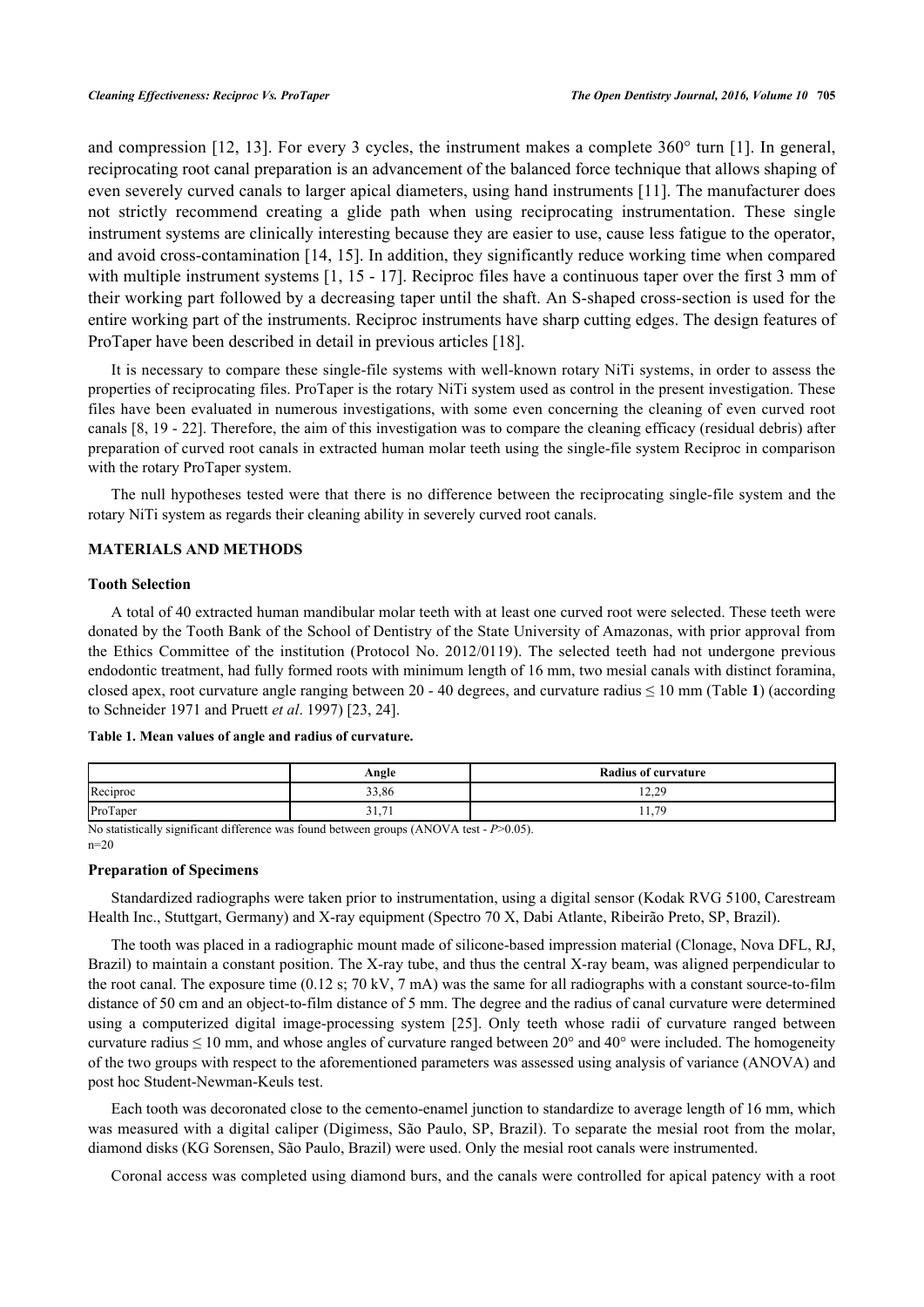canal instrument of size 10 (Dentsply- Maillefer, Ballaigues, Switzerland). Only teeth with intact root apices, and whose root canal width near the apex was approximately compatible with a size 15 instrument, were included. This was checked with manual files size 15 (Dentsply- Maillefer, Ballaigues, Switzerland). Thus, it was possible to visually confirm the presence of independent foramina and determine the working length, which was established after withdrawal of file 1 mm short of the apical foramen.

### **Root Canal Instrumentation**

In the Reciproc group, a R25 Reciproc file having a size 25 at the tip and a taper of 0.08 over the first 3 mm was used in a reciprocating, slow in-and-out pecking motion according to the manufacturer's instructions. The flutes of the instrument were cleaned after three in-and-out movements (pecks). These instruments were used only once and discarded after instrumentation of each specimen. The motor used during instrumentation was the VDW Silver Reciproc (VDW) with a contra-angle 6:1 reduction (SN S 12345, Sirona Dental Systems GmbH, Bensheim, Germany), torque-limited, and using the pre-programmed reciprocating motion for the Reciproc at Reciprocation All function.

In the ProTaper Universal group instruments were used in a modified crown-down movement, according to the manufacturer's instructions. The instruments S1 (Taper 0.02-0.11, size 17), S2 (Taper 0.04-0.115, size 20) were used in "brushing motion", F1 (Taper 0.055-0.07, size 20) and F2 (Taper 0.055-0.08, size 25) were then passively introduced with in-and-out movements in the apical direction until reaching the working length. Once the instrument had negotiated to the end of the canal and had rotated freely, it was removed. An electrically-driven motor (X-Smart, Dentsply/Maillefer, Ballaigues, Switzerland) with auto-reverse function mode was used to prepare the specimens of this group. A torque of 3 Ncm, 300 rpm was used for S1 and S2 instrument; and 2 Ncm and speed of 300 rpm for F1 and F2 instruments.

In both groups, root canals were irrigated with 40 ml of distilled water using a disposable plastic syringe (Ultradent Products Inc., South Jordan, UT, USA) and white NaviTip needle (Ultradent Products Inc.) at 3 mm short of the working length. Distilled water was used so that only the mechanical action of the instrument could be observed without any chemical interference during the process. At the end of instrumentation, the excess of solution was aspirated with the Capillary Tip (Ultradent Products Inc.) and the specimens were stored in a sterile 100 ml receptacle at a temperature of 5°C. Moreover, in both groups, apical preparation was standardized with an instrument compatible with #25 gauge (0.25 mm), *i.e.*, Reciproc R25 (VDW) and F2 instruments (Dentsply/Maillefer) for the Group Reciproc and Group ProTaper, respectively.

One operator completed all root canal preparations. The remaining debris areas were analyzed statistically using the analysis of variance (ANOVA) and post hoc Student-Newman-Keuls test ( $P < .05$ ).

### **Histological Processing**

To analyze the cleaning capacity of the systems tested, the specimens were submitted to histological processing. First, the specimens were dehydrated in a series of ascending grades of alcohol (70%, 90%, 95% and 100%) and then immersed in xylene for diaphanization and subsequent paraffinization.

Roots were split longitudinally, prepared for optical light microscope examination (Eclipse E 600, Nikon, Tokyo, Japan) at 40 X magnification.

<span id="page-2-0"></span>The cleanliness of each root canal was evaluated in different areas (apical, middle and coronal third), as detailed in the sequence. Five-μm thick semi-serial sections of the apical third of each sample were made to obtain 12 sections per specimen, resulting in a total of 480 sections, which were subsequently stained with hematoxylin and eosin (HE). The images related to the sections were analyzed using the Corel Photo-Paint X4 software program (TM Corel Corporation, Ottawa, Ontario, Canada). For this purpose, an integration grid containing 300 points (15 x 20) with dimensions of 3.0 x 3.0 mm was generated by the software, superimposed on each image; considering the area occupied by the root canal and the number of points present within the limits of the canal lumen (clean area with debris) (Fig. **[1](#page-2-0)**). After counting the points present in the clean and the dirty area points of each root canal area, the percentage of points with debris (dentin chips, pulp remnants and particles loosely attached to the canal wall) was calculated to determine the percentage of dirt left by each system. This percentage was calculated by a simple rule of three. A single, blinded observer performed the counting.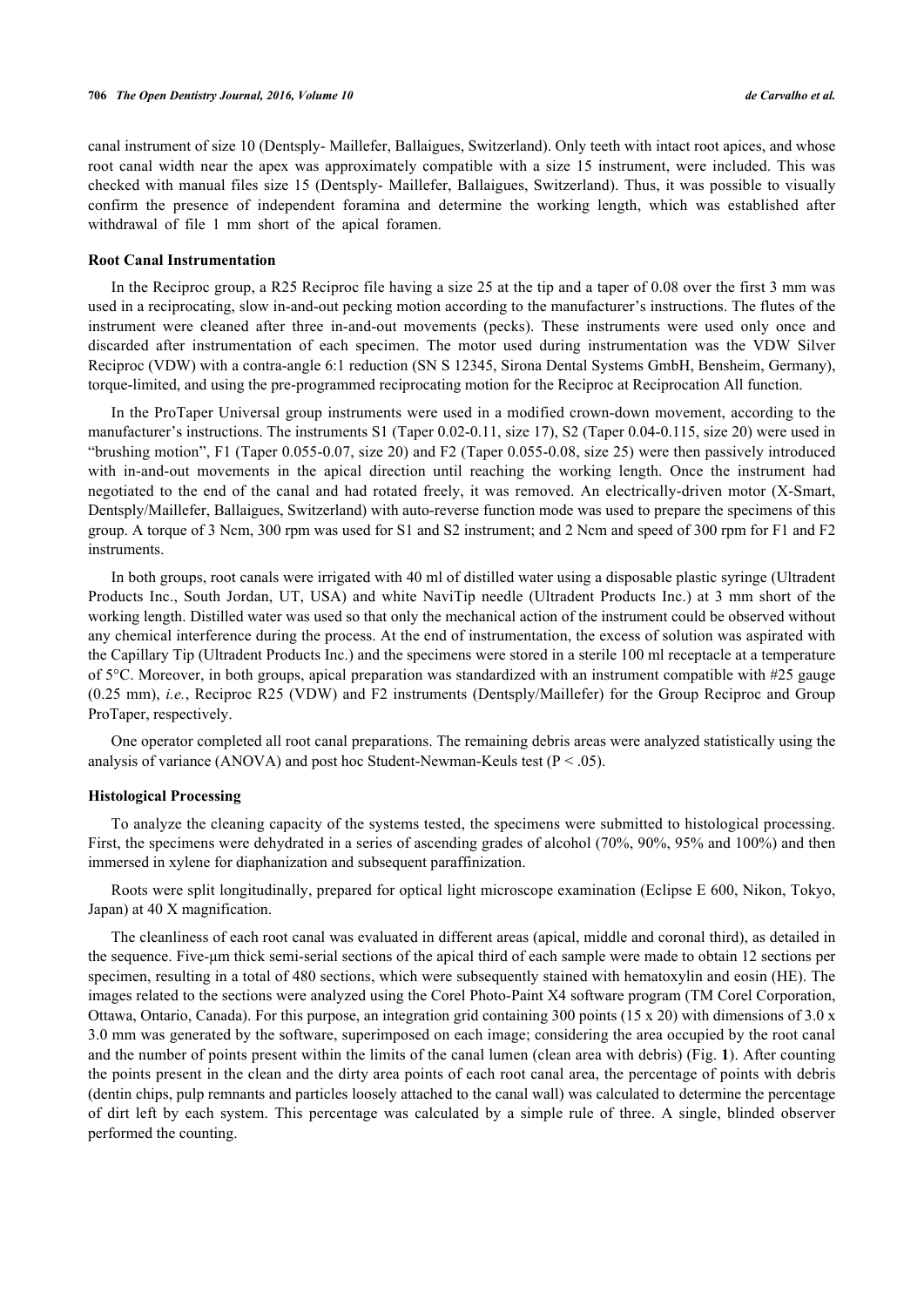

Fig. (1). Positioned integration grid over the images, making it possible to calculate the total area of the apical third of the canal of the specimens.

### **Statistical Analysis**

The normal distribution of data was tested by the Kolmogorov-Smirnov test and the values obtained for the test (Mann-Whitney U test,  $P < 0.05$ ) were statistically analyzed using the GraphPad InStat for the Mac OS software program (GraphPad Software, La Jolla, CA, USA).

### **RESULTS**

The mean values of debris in percentage (%) in the canal lumen are shown in Table **[2](#page-3-0)**.

<span id="page-3-0"></span>**Table 2. Mean values (%) and standard deviation (SD) of the amount of remaining debris after instrumentation in the apical third of the root canal.**

|                     | eciproc                  | $P_{\text{roTaper}}$             |
|---------------------|--------------------------|----------------------------------|
| Remaining<br>debris | $-25$<br>$3.40 \pm 4.37$ | $\sim$<br>-<br>J.LU<br>—<br>1.11 |

No statistically significant difference was found between groups (Mann-Whitney U test - *P*>0.05).  $n=20$ 

The application of reciprocating motion during instrumentation did not result in increased debris formation when compared with continuous rotational motion, even in the apical part of curved canals. Both instruments resulted in debris in the canal lumen, irrespective of the movement kinematics applied.

In both groups it was possible to observe the presence of debris in the isthmus area, and irregularities in the canal lumen, which proves that some areas had not been touched by the instruments during biomechanical preparation. The Group Reciproc did not produce significantly more debris than the Group ProTaper (*P* > .05). Figs. (**[2](#page-3-1)**-**[4](#page-2-0)**) show debris removal promoted by the two instrumentation systems.

<span id="page-3-1"></span>

**Fig. (2). (A).** Specimens grouped into silicon blocks; **(B).** Magnification of the specimen with an increase of 8 X; **(C).** Magnification the specimen with 16 X; **(D).** Test specimens placed in a bench vise to instrumentation. For magnifying images was used microscope operative Alliance (São Carlos, São Paulo, Brazil).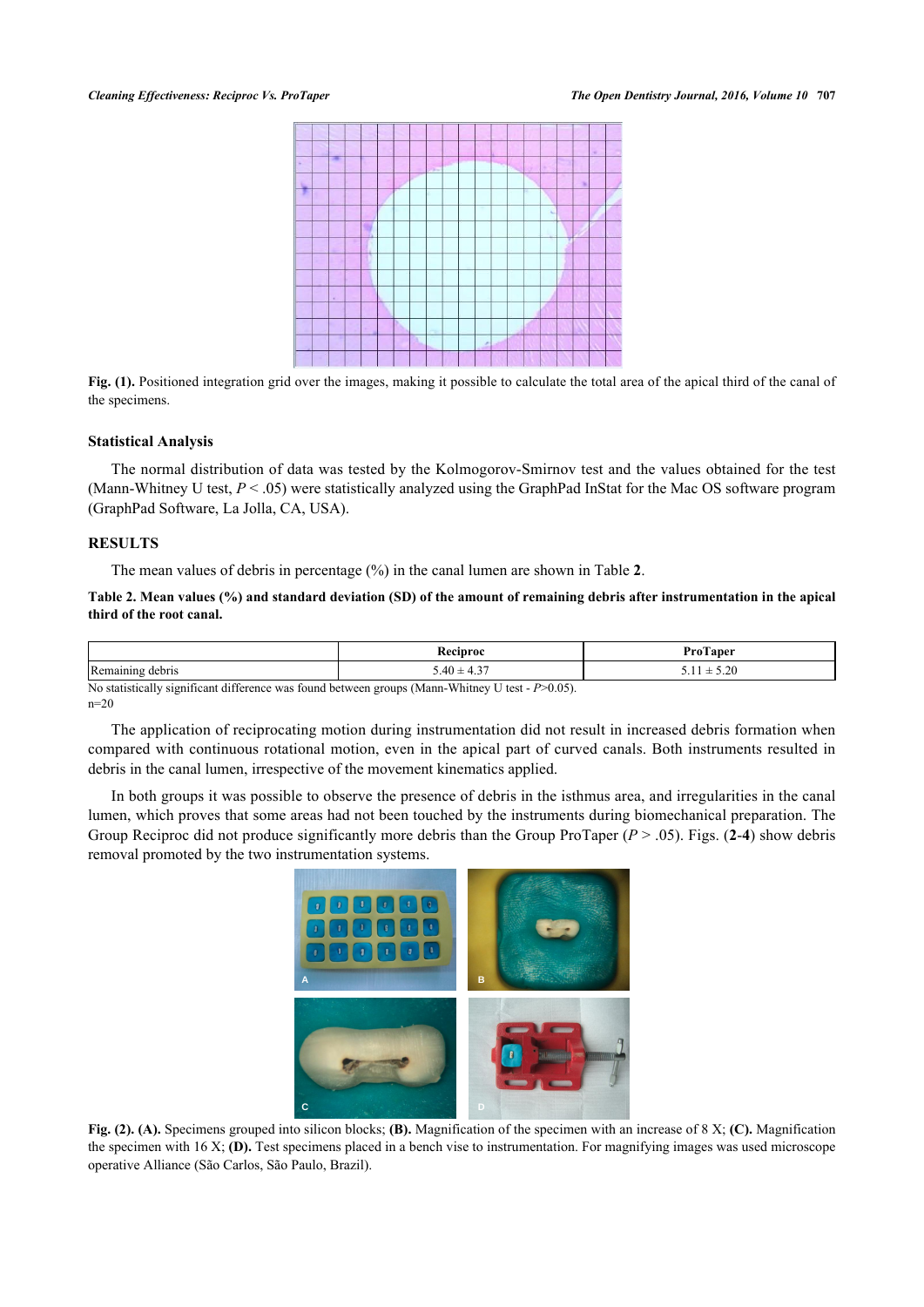

**Fig. (3).** Representative image of cleaning promoted by the Reciproc instrumentation system (Reciproc Group). **(A).** Debris present in the canal lumen (arrow); **(B).** Area cleaned by instrumentation (arrow); **(C).** Debris in the isthmus region (arrow); **(D).** modification of anatomy of canal lumen after instrumentation (arrow); **(E).** and **(F).** Isthmus region with presence of debris (arrow). HE - 40 X.



**Fig. (4).** Representative image of cleaning promoted by rotary instrumentation with the ProTaper system. **(A).** Debris present in the canal lumen (arrow); **(B).** Area cleaned by instrumentation (arrow); **(C).** Debris in the isthmus region (arrow); **(D).** Isthmus region without debris (arrow); **(E).** Canal lumen without presence of debris (arrow); **(F).** Presence of debris in the isthmus region (arrow). HE - 40 X.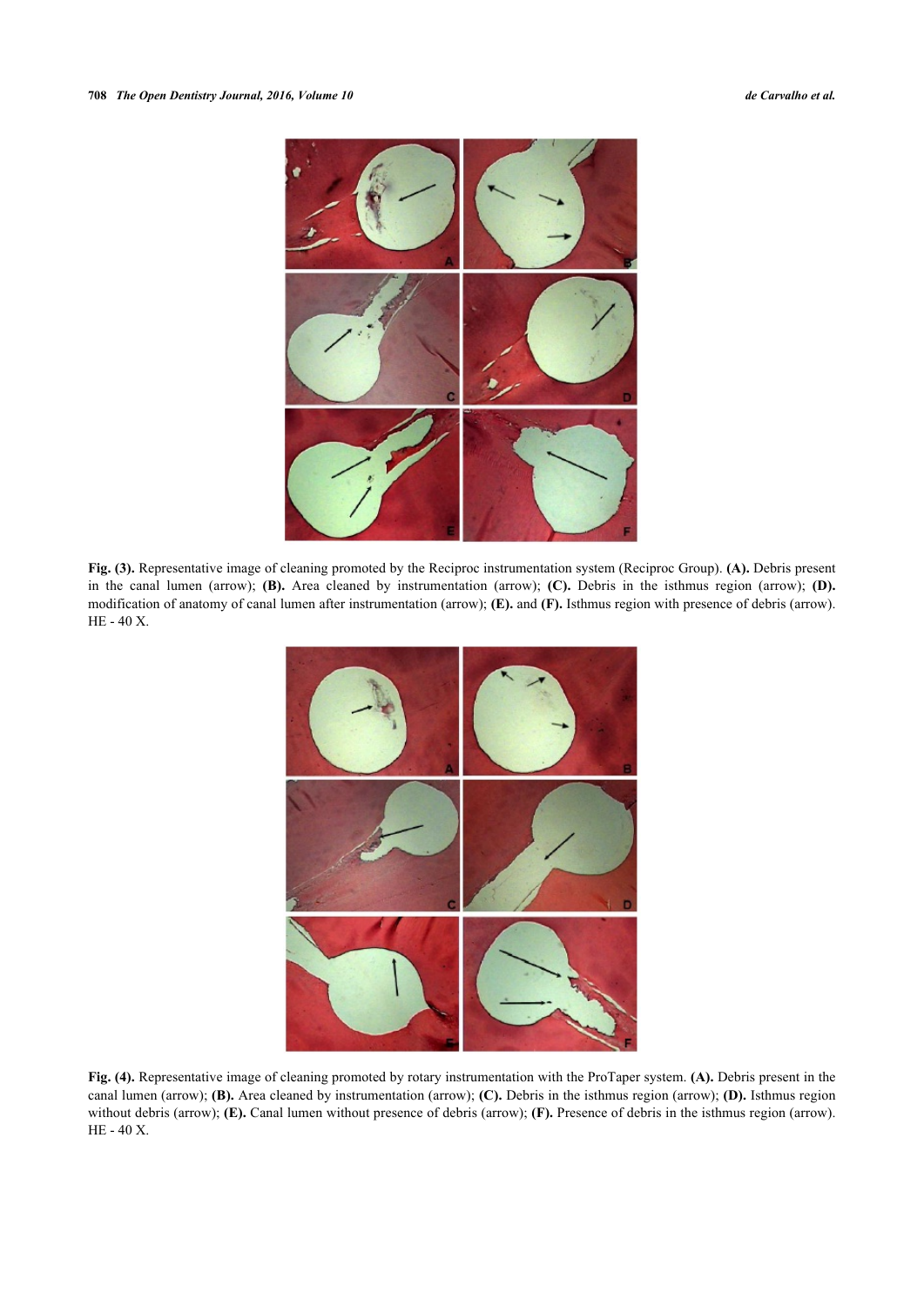### **DISCUSSION**

The aim of this study was to assess and compare the cleaning efficiency of the single-file reciprocating instrument Reciproc with the established rotary ProTaper Universal system in curved root canals of extracted human molar teeth. The removal of vital and/or necrotic pulp tissue, infected dentin and dentin debris to eliminate most of the microorganisms from the root canal system is still one of the most important objectives during root canal instrumentation [[26\]](#page-8-2). In this *in vitro* investigation, the ability to achieve some of these objectives was examined in severely curved root canals, involving the single-file system Reciproc and ProTaper rotary NiTi instruments.

Previous studies have assessed ProTaper instruments with regard to the preparation of curved root canals [\[27](#page-8-3), [28\]](#page-8-4), instrumentation of round and oval root canals [\[29](#page-8-5)] and the amount of apically extruded debris [[12\]](#page-7-6). For the single-file system, the Reciproc R25 reciprocating file was selected for this investigation. This file was used in accordance with the manufacturer's recommendations, as these sizes are designated for narrow and curved canals. The reciprocating instrument selected has a tip diameter equivalent to a size 25. It must be taken into consideration that for the ProTaper Group, the final instrument used for canal preparation had a tip diameter equivalent to a size 25 (ProTaper F2).

The complex anatomy of the root canal system, with respect to the number, variation and shape, suggests that particular attention is required, because in regions of root flattening or isthmus, the disinfection, cleaning and shaping processes become hampered. In the literature, these regions are considered inaccessible areas[[30\]](#page-8-6). Due to this peculiarity, the mesial roots of mandibular molars were selected, because of their root flattening and presence of isthmus. Despite the variations in the morphology of natural teeth, several attempts have been made in the present study to ensure comparability of the two experimental groups.

In the present study, 40 mesial roots of extracted human mandibular molars, which had 2 separate mesial root canals and separate foramina, were used. This choice was intended to eliminate the variables found in the root canals of different groups of teeth, and to ensure sample homogeneity. Therefore, teeth in both groups were balanced with respect to the apical diameter and length (distance between apex and cemento-enamel junction) of the root canal, and based on the initial radiograph, the teeth were also balanced with respect to the angle and the radius of canal curvature. The curvatures of all root canals ranged between 20° and 40° and the radii ranged between 3.1 and 10.6 mm. It is noteworthy that this group of teeth presents anatomical peculiarities and characteristics that difficulty in instrumentation of root canals with curvatures [\[9](#page-7-3), [31](#page-8-7) - [33\]](#page-8-8).

During the present study, no instrument fractured. All instruments were used to enlarge one curved canal [\[34](#page-8-9), [35](#page-8-10)].

Many efforts to increase the efficiency and safety of NiTi rotary instruments have been invented such as surface engineering (implantation or electropolishing), improvements in the manufacturing processes, microstructure control (*e.g*. heat treatment or innovative manufacturing techniques) or the use of new alloys [[36](#page-8-11)]. In 2007, a new NiTi alloy (M-Wire; Dentsply Tulsa Dental Specialties, Tulsa, OK, USA) was developed. The M-Wire alloy is said to have an increased torsional resistance of up to 400% compared with martensitic NiTi and enables complete preparation of even severely curved root canals [[37](#page-8-12) - [40\]](#page-8-13).

Among the systems using NiTi instruments, the Universal ProTaper system is one of the most popular systems. Its main features are the convex triangular cross-section, absence of radial guide, inactive tip and multiple tapers [\[22](#page-7-14), [41\]](#page-8-14). All these features allow the instrument to be guided through the trajectory of the root canal; increasing cutting capacity and reducing advancement of the instrument in the apical direction, thereby reducing the screwing-in effect [\[42](#page-8-15)]. Due to these characteristics, this type of rotary system was used for comparison with the Reciproc system in this study.

Although the reciprocating systems with a single instrument have clear advantages over rotary systems with multiple instruments [\[1,](#page-6-0) [14](#page-7-8), [16,](#page-7-16) [17](#page-7-10)], the results of the present study showed that the cleaning capacity of the two systems is similar.

Debris was used as a criterion to assess the cleaning efficiency of the different instruments in this study, because debris comprises dentin chips, residual vital or necrotic pulp tissue attached to the root canal wall, which is considered infected, and could cause reinfection of the root canal [\[43](#page-8-16)].

Considering the major objective of the present study (to compare the cleaning effectiveness of the different instruments), a simple irrigation protocol with only distilled water was used to avoid any influence of different irrigation solutions, as has been justified in detail in several previous studies [[18](#page-7-11), [34](#page-8-9), [35,](#page-8-10) [44\]](#page-9-0). A standardized total volume of 40 mL was used for each specimen. According to this study, the frequency of irrigation, suction, and flooding process were revealed as predominant factors for cleaning the root canal system even without chemical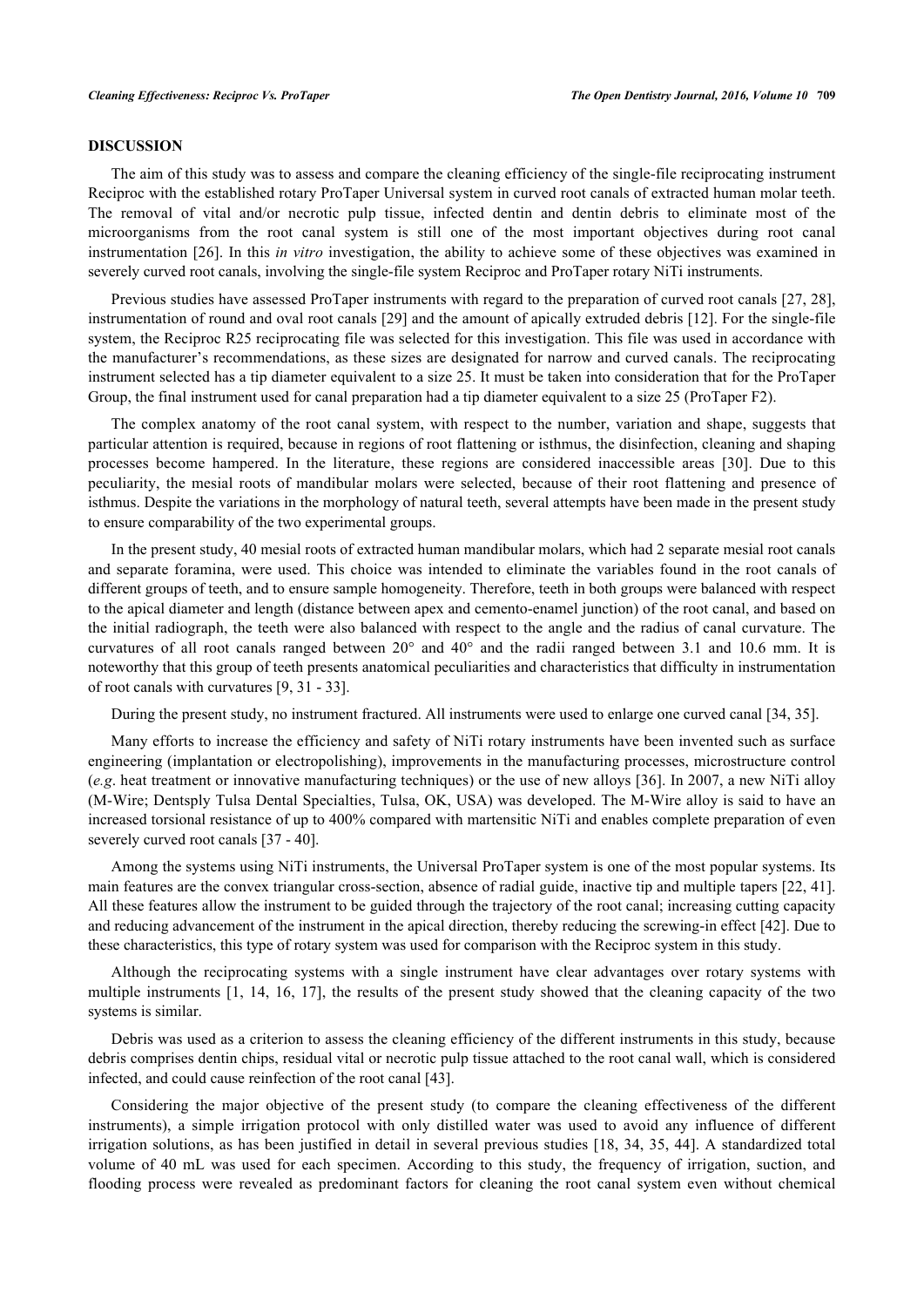properties, which proves that the physical action of the irrigation process also contributes to the cleaning process.

Histological analysis is considered a well-established method in the literature, and has been used to evaluate the cleaning ability of various endodontic instrumentation systems. In the present study, the cleaning efficiency was examined on the basis of a numerical scheme for debris evaluation, by means of histological evaluation of the coronal, the middle and the apical thirds of the canals [\[45](#page-9-1), [46\]](#page-9-2). This method combines the use of a light microscope to analyze serial sections, and superimposition of a grid; making it possible to quantify the presence of dirt or debris in the root canal [\[31](#page-8-7) - [33](#page-8-8)]. In both groups, partially un-instrumented areas with remaining debris were found in all canal sections. This finding has also been described by other authors [[4,](#page-7-0) [5](#page-7-1), [12,](#page-7-6) [35](#page-8-10), [46](#page-9-2) - [49](#page-9-3)] and is consistent with other investigations using microcomputer tomography assessment of canal shapes [\[4](#page-7-0)]. In another study, however, Bürklein *et al.* (2012) [\[1](#page-6-0)] demonstrated that continuous rotary instrumentation produces significantly more debris than the reciprocating system. A possible reason for the findings of Bürklein *et al.* (2012)[[1\]](#page-6-0) is probably due to the fact that the F3 ProTaper Universal instrument was the last instrument used in the canal preparation, whereas in the present study, instrumentation was performed until the F2 ProTaper Universal instrument. Furthermore, the present results confirm previous observations that cleanliness decreased from the coronal to the apical part of the root canal [[4,](#page-7-0) [5,](#page-7-1) [9,](#page-7-3) [44,](#page-9-0) [47,](#page-9-4) [49\]](#page-9-3). Therefore, sufficient disinfection and copious irrigation are essential to improve root canal cleanliness [\[9](#page-7-3), [47](#page-9-4)].

The similar cleaning effectiveness presented by the two systems evaluated in this study may also be attributed to the fact that the taper of the F2 ProTaper Universal instrument and Reciproc R25 is 8% in the first 3 mm and 0.25 mm at the tip, which promotes root canal shaping with similar geometrical shapes, despite the differences in cross-section [[1\]](#page-6-0). In addition, the "shaper" or rotary "S" instruments of Universal ProTaper system cut the cervical and middle thirds, while the "finisher" or "F" instruments cut the apical third whereas, the entire length of the reciprocating file R25 cuts dentin [\[27](#page-8-3) - [50\]](#page-9-5). Thus, when the tip reaches the two apical thirds, the coronal part still needs to be instrumented [\[50\]](#page-9-5). This may explain the similar cleaning capacity obtained in this study, despite the different kinematics [\[1](#page-6-0)].

According to the results of the present *in vitro* study, it may be concluded that reciprocating single-file system and sequence rotary instrumentation system promoted similar cleaning effectiveness in the apical third of root canals, showed relatively good cleaning ability, and can be regarded as being suitable for cleaning of even severely curved with only one instrument. However, clinically other aspects have to be taken into consideration when selecting the instrument, such as preparation time, which could decrease when using the single-file (Reciproc Group). Thus, simultaneously the time available for irrigation and chemical debridement of the root canal system is also reduced. To compensate the decreased irrigation time when using the single-file system, larger volumes of irrigant and additional activation of the irrigant seem to be advisable to improve chemical dissolution of residual debris and disinfection of the root canal system. Further investigations are warranted to asses this aspect in further detail.

### **CONCLUSION**

Despite the limitations of the present in vitro study, it may be concluded that reciprocating single-file system and full-sequence rotary instrumentation system promoted similar cleaning effectiveness in the apical third of root canals. However, further studies are needed to clarify the mechanisms involved in improving the cleaning capacity of the root canal system.

### **CONFLICTS OF INTEREST**

The authors confirm that this article content has no conflict of interest.

### **ACKNOWLEDGEMENTS**

Declared none.

### **REFERENCES**

- <span id="page-6-0"></span>[1] Bürklein S, Hinschitza K, Dammaschke T, Schäfer E. Shaping ability and cleaning effectiveness of two single-file systems in severely curved root canals of extracted teeth: Reciproc and WaveOne *versus* Mtwo and ProTaper. Int Endod J 2012; 45(5): 449-61. [\[http://dx.doi.org/10.1111/j.1365-2591.2011.01996.x\]](http://dx.doi.org/10.1111/j.1365-2591.2011.01996.x) [PMID: [22188401](http://www.ncbi.nlm.nih.gov/pubmed/22188401)]
- <span id="page-6-1"></span>[2] Hülsmann M, Peters OA, Dummer PM. Mechanical preparation of root canals: shaping goals, techniques and means. Endod Topics 2005; 10: 30-76.

[\[http://dx.doi.org/10.1111/j.1601-1546.2005.00152.x\]](http://dx.doi.org/10.1111/j.1601-1546.2005.00152.x)

<span id="page-6-2"></span>[3] Averbach RE, Kleier DJ. Clinical update on root canal disinfection. Compend Contin Edu Dent 2006; 27(284): 268-9.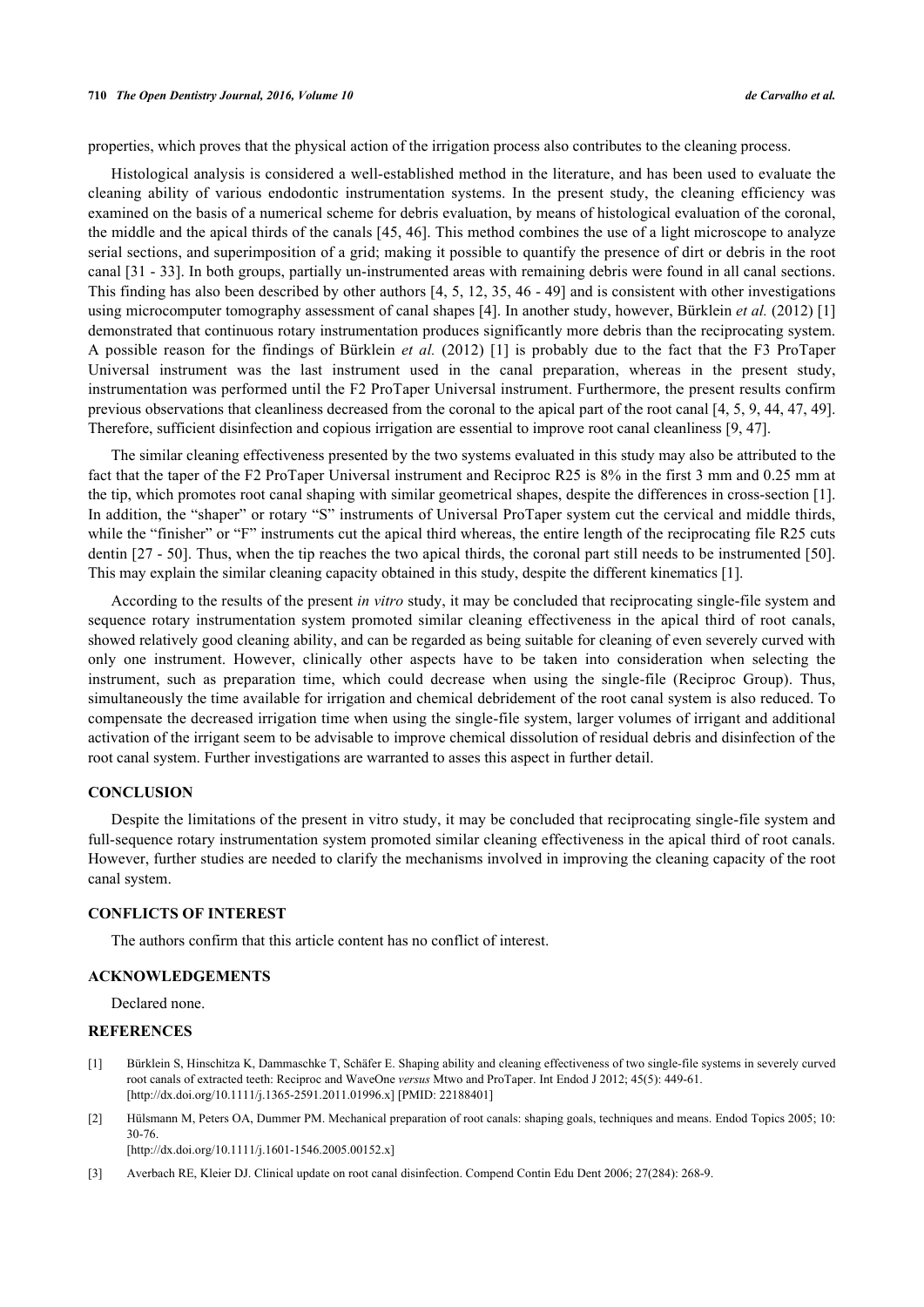<span id="page-7-0"></span>[4] Paqué F, Ganahl D, Peters OA. Effects of root canal preparation on apical geometry assessed by micro-computed tomography. J Endod 2009;  $35(7)$ : 1056-9. [\[http://dx.doi.org/10.1016/j.joen.2009.04.020\]](http://dx.doi.org/10.1016/j.joen.2009.04.020) [PMID: [19567334](http://www.ncbi.nlm.nih.gov/pubmed/19567334)]

<span id="page-7-1"></span>[5] Fornari VJ, Silva-Sousa YT, Vanni JR, Pécora JD, Versiani MA, Sousa-Neto MD. Histological evaluation of the effectiveness of increased apical enlargement for cleaning the apical third of curved canals. Int Endod J 2010; 43(11): 988-94. [\[http://dx.doi.org/10.1111/j.1365-2591.2010.01724.x\]](http://dx.doi.org/10.1111/j.1365-2591.2010.01724.x) [PMID: [20722756](http://www.ncbi.nlm.nih.gov/pubmed/20722756)]

- <span id="page-7-2"></span>[6] Ahlquist M, Henningsson O, Hultenby K, Ohlin J. The effectiveness of manual and rotary techniques in the cleaning of root canals: a scanning electron microscopy study. Int Endod J 2001; 34(7): 533-7. [\[http://dx.doi.org/10.1046/j.1365-2591.2001.00429.x\]](http://dx.doi.org/10.1046/j.1365-2591.2001.00429.x) [PMID: [11601771](http://www.ncbi.nlm.nih.gov/pubmed/11601771)]
- [7] Gambarini G, Laszkiewicz J. A scanning electron microscopic study of debris and smear layer remaining following use of GT rotary instruments. Int Endod J 2002; 35(5): 422-7. [\[http://dx.doi.org/10.1046/j.1365-2591.2002.00495.x\]](http://dx.doi.org/10.1046/j.1365-2591.2002.00495.x) [PMID: [12059912](http://www.ncbi.nlm.nih.gov/pubmed/12059912)]
- <span id="page-7-12"></span>[8] Foschi F, Nucci C, Montebugnoli L, *et al.* SEM evaluation of canal wall dentine following use of Mtwo and ProTaper NiTi rotary instruments. Int Endod J 2004; 37(12): 832-9. [\[http://dx.doi.org/10.1111/j.1365-2591.2004.00887.x\]](http://dx.doi.org/10.1111/j.1365-2591.2004.00887.x) [PMID: [15548274](http://www.ncbi.nlm.nih.gov/pubmed/15548274)]
- <span id="page-7-3"></span>[9] Paqué F, Musch U, Hülsmann M. Comparison of root canal preparation using RaCe and ProTaper rotary Ni-Ti instruments. Int Endod J 2005;  $38(1) \cdot 8 - 16$ [\[http://dx.doi.org/10.1111/j.1365-2591.2004.00889.x\]](http://dx.doi.org/10.1111/j.1365-2591.2004.00889.x) [PMID: [15606817](http://www.ncbi.nlm.nih.gov/pubmed/15606817)]
- <span id="page-7-4"></span>[10] Shen Y, Cheung GS, Bian Z, Peng B. Comparison of defects in ProFile and ProTaper systems after clinical use. J Endod 2006; 32(1): 61-5. [\[http://dx.doi.org/10.1016/j.joen.2005.10.017\]](http://dx.doi.org/10.1016/j.joen.2005.10.017) [PMID: [16410072](http://www.ncbi.nlm.nih.gov/pubmed/16410072)]
- <span id="page-7-5"></span>[11] Roane JB, Sabala CL, Duncanson MG Jr. The balanced force concept for instrumentation of curved canals. J Endod 1985; 11(5): 203-11. [\[http://dx.doi.org/10.1016/S0099-2399\(85\)80061-3\]](http://dx.doi.org/10.1016/S0099-2399(85)80061-3) [PMID: [3858415](http://www.ncbi.nlm.nih.gov/pubmed/3858415)]
- <span id="page-7-6"></span>[12] De-Deus G, Brandão MC, Barino B, Di Giorgi K, Fidel RA, Luna AS. Assessment of apically extruded debris produced by the single-file ProTaper F2 technique under reciprocating movement. Oral Surg Oral Med Oral Pathol Oral Radiol Endod 2010; 110(3): 390-4. b [\[http://dx.doi.org/10.1016/j.tripleo.2010.04.020\]](http://dx.doi.org/10.1016/j.tripleo.2010.04.020) [PMID: [20727500](http://www.ncbi.nlm.nih.gov/pubmed/20727500)]
- <span id="page-7-7"></span>[13] Varela-Patiño P, Ibañez-Párraga A, Rivas-Mundiña B, Cantatore G, Otero XL, Martin-Biedma B. Alternating *versus* continuous rotation: a comparative study of the effect on instrument life. J Endod 2010; 36(1): 157-9. [\[http://dx.doi.org/10.1016/j.joen.2009.09.023\]](http://dx.doi.org/10.1016/j.joen.2009.09.023) [PMID: [20003957](http://www.ncbi.nlm.nih.gov/pubmed/20003957)]
- <span id="page-7-8"></span>[14] Gavini G, Caldeira CL, Akisue E, Candeiro GT, Kawakami DA. Resistance to flexural fatigue of Reciproc R25 files under continuous rotation and reciprocating movement. J Endod 2012; 38(5): 684-7. [\[http://dx.doi.org/10.1016/j.joen.2011.12.033\]](http://dx.doi.org/10.1016/j.joen.2011.12.033) [PMID: [22515903](http://www.ncbi.nlm.nih.gov/pubmed/22515903)]
- <span id="page-7-9"></span>[15] De-Deus G, Arruda TE, Souza EM, *et al.* The ability of the Reciproc R25 instrument to reach the full root canal working length without a glide path. Int Endod J 2013; 46(10): 993-8. [\[http://dx.doi.org/10.1111/iej.12091\]](http://dx.doi.org/10.1111/iej.12091) [PMID: [23560929](http://www.ncbi.nlm.nih.gov/pubmed/23560929)]
- <span id="page-7-16"></span>[16] Kim HC, Kwak SW, Cheung GS, Ko DH, Chung SM, Lee W. Cyclic fatigue and torsional resistance of two new nickel-titanium instruments used in reciprocation motion: Reciproc *versus* WaveOne. J Endod 2012; 38(4): 541-4. [\[http://dx.doi.org/10.1016/j.joen.2011.11.014\]](http://dx.doi.org/10.1016/j.joen.2011.11.014) [PMID: [22414846](http://www.ncbi.nlm.nih.gov/pubmed/22414846)]
- <span id="page-7-10"></span>[17] Pedullà E, Grande NM, Plotino G, Gambarini G, Rapisarda E. Continuous or reciprocating motion and NiTi rotary instruments. J Endod 2013; 39: 258-61. [\[http://dx.doi.org/10.1016/j.joen.2012.10.025\]](http://dx.doi.org/10.1016/j.joen.2012.10.025) [PMID: [23321241](http://www.ncbi.nlm.nih.gov/pubmed/23321241)]
- <span id="page-7-11"></span>[18] Schäfer E, Erler M, Dammaschke T. Comparative study on the shaping ability and cleaning efficiency of rotary Mtwo instruments. Part 2. Cleaning effectiveness and shaping ability in severely curved root canals of extracted teeth. Int Endod J 2006; 39(3): 203-12. [\[http://dx.doi.org/10.1111/j.1365-2591.2006.01075.x\]](http://dx.doi.org/10.1111/j.1365-2591.2006.01075.x) [PMID: [16507074](http://www.ncbi.nlm.nih.gov/pubmed/16507074)]
- <span id="page-7-13"></span>[19] Kuzekanani M, Walsh LJ, Yousefi MA. Cleaning and shaping curved root canals: Mtwo *vs.* ProTaper instruments, a lab comparison. Indian J Dent Res 2009; 20(3): 268-70. [\[http://dx.doi.org/10.4103/0970-9290.57355](http://dx.doi.org/10.4103/0970-9290.57355)] [PMID: [19884706](http://www.ncbi.nlm.nih.gov/pubmed/19884706)]
- [20] Vahid A, Roohi N, Zayeri F. A comparative study of four rotary NiTi instruments in preserving canal curvature, preparation time and change of working length. Aust Endod J 2009; 35(2): 93-7. [\[http://dx.doi.org/10.1111/j.1747-4477.2008.00135.x\]](http://dx.doi.org/10.1111/j.1747-4477.2008.00135.x) [PMID: [19703083](http://www.ncbi.nlm.nih.gov/pubmed/19703083)]
- [21] Machado ME, Sapia LA, Cai S, Martins GH, Nabeshima CK. Comparison of two rotary systems in root canal preparation regarding disinfection. J Endod 2010; 36(7): 1238-40. [\[http://dx.doi.org/10.1016/j.joen.2010.03.012\]](http://dx.doi.org/10.1016/j.joen.2010.03.012) [PMID: [20630307](http://www.ncbi.nlm.nih.gov/pubmed/20630307)]
- <span id="page-7-14"></span>[22] Yang G, Yuan G, Yun X, Zhou X, Liu B, Wu H. Effects of two nickel-titanium instrument systems, Mtwo *versus* ProTaper universal, on root canal geometry assessed by micro-computed tomography. J Endod 2011; 37(10): 1412-6. [\[http://dx.doi.org/10.1016/j.joen.2011.06.024\]](http://dx.doi.org/10.1016/j.joen.2011.06.024) [PMID: [21924193](http://www.ncbi.nlm.nih.gov/pubmed/21924193)]
- <span id="page-7-15"></span>[23] Schneider SW. A comparison of canal preparations in straight and curved root canals. Oral Surg Oral Med Oral Pathol 1971; 32(2): 271-5. [\[http://dx.doi.org/10.1016/0030-4220\(71\)90230-1](http://dx.doi.org/10.1016/0030-4220(71)90230-1)] [PMID: [5284110](http://www.ncbi.nlm.nih.gov/pubmed/5284110)]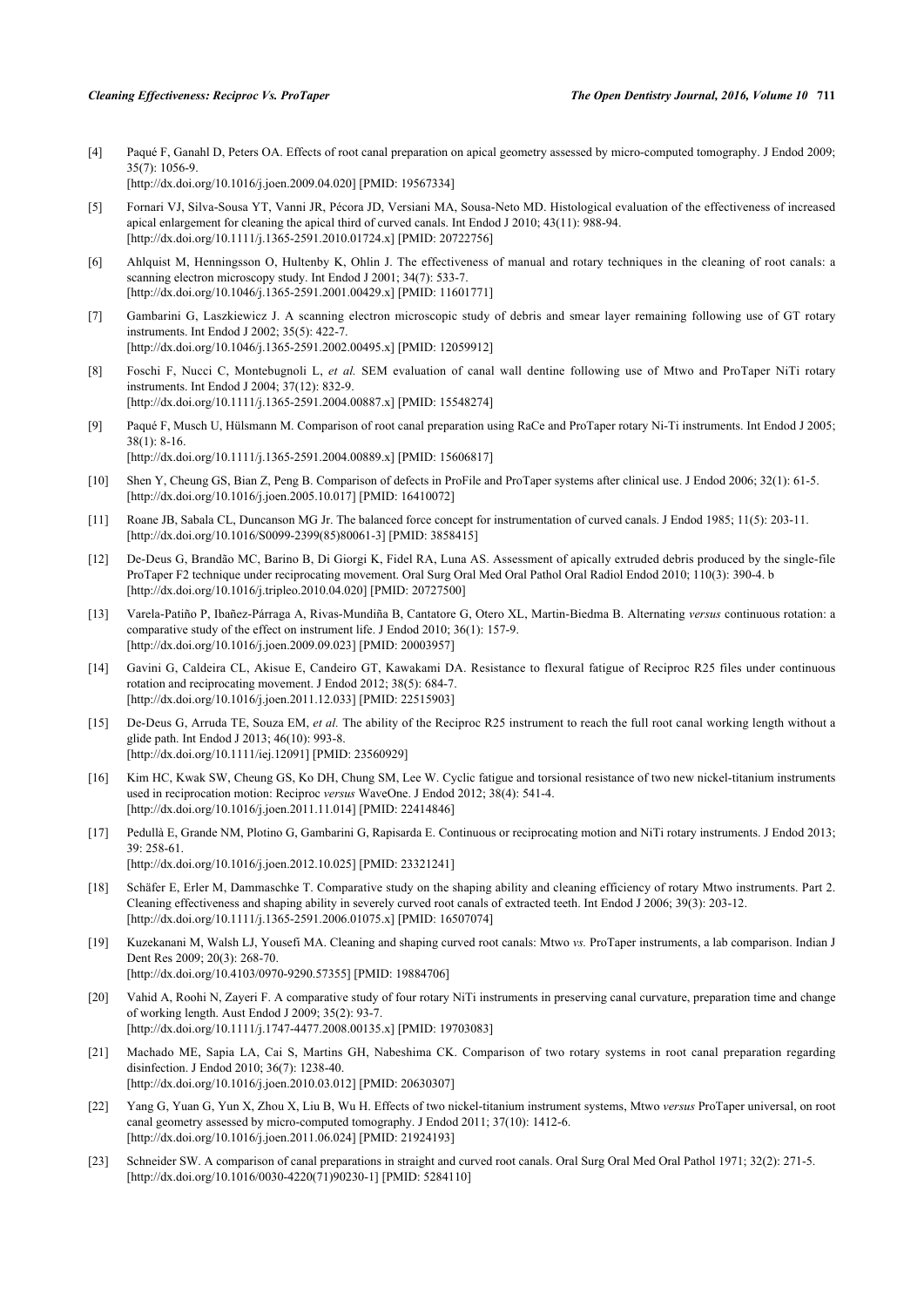### **712** *The Open Dentistry Journal, 2016, Volume 10 de Carvalho et al.*

- <span id="page-8-0"></span>[24] Pruett JP, Clement DJ, Carnes DL Jr. Cyclic fatigue testing of nickel-titanium endodontic instruments. J Endod 1997; 23(2): 77-85. [\[http://dx.doi.org/10.1016/S0099-2399\(97\)80250-6\]](http://dx.doi.org/10.1016/S0099-2399(97)80250-6) [PMID: [9220735](http://www.ncbi.nlm.nih.gov/pubmed/9220735)]
- <span id="page-8-1"></span>[25] Schäfer E, Diez C, Hoppe W, Tepel J. Roentgenographic investigation of frequency and degree of canal curvatures in human permanent teeth. J Endod 2002; 28(3): 211-6. [\[http://dx.doi.org/10.1097/00004770-200203000-00017](http://dx.doi.org/10.1097/00004770-200203000-00017)] [PMID: [12017184\]](http://www.ncbi.nlm.nih.gov/pubmed/12017184)
- <span id="page-8-2"></span>[26] Quality guidelines for endodontic treatment: consensus report of the European Society of Endodontology. Int Endod J 2006; 39(12): 921-30.
- [\[http://dx.doi.org/10.1111/j.1365-2591.2006.01180.x\]](http://dx.doi.org/10.1111/j.1365-2591.2006.01180.x) [PMID: [17180780](http://www.ncbi.nlm.nih.gov/pubmed/17180780)]
- <span id="page-8-3"></span>[27] Yared G. Canal preparation using only one Ni-Ti rotary instrument: preliminary observations. Int Endod J 2008; 41(4): 339-44. [\[http://dx.doi.org/10.1111/j.1365-2591.2007.01351.x\]](http://dx.doi.org/10.1111/j.1365-2591.2007.01351.x) [PMID: [18081803](http://www.ncbi.nlm.nih.gov/pubmed/18081803)]
- <span id="page-8-4"></span>[28] You SY, Kim HC, Bae KS, Baek SH, Kum KY, Lee W. Shaping ability of reciprocating motion in curved root canals: a comparative study with micro-computed tomography. J Endod 2011; 37(9): 1296-300. [\[http://dx.doi.org/10.1016/j.joen.2011.05.021\]](http://dx.doi.org/10.1016/j.joen.2011.05.021) [PMID: [21846553](http://www.ncbi.nlm.nih.gov/pubmed/21846553)]
- <span id="page-8-5"></span>[29] De-Deus G, Barino B, Zamolyi RQ, *et al.* Suboptimal debridement quality produced by the single-file F2 ProTaper technique in oval-shaped canals. J Endod 2010; 36(11): 1897-900. a [\[http://dx.doi.org/10.1016/j.joen.2010.08.009\]](http://dx.doi.org/10.1016/j.joen.2010.08.009) [PMID: [20951309](http://www.ncbi.nlm.nih.gov/pubmed/20951309)]
- <span id="page-8-6"></span>[30] Schilder H. Cleaning and shaping the root canal. Dent Clin North Am 1974; 18(2): 269-96. [PMID: [4522570\]](http://www.ncbi.nlm.nih.gov/pubmed/4522570)
- <span id="page-8-7"></span>[31] Marchesan MA, Arruda MP, Silva-Sousa YT, Saquy PC, Pecora JD, Sousa-Neto MD. Morphometrical analysis of cleaning capacity using nickel-titanium rotary instrumentation associated with irrigating solutions in mesio-distal flattened root canals. J Appl Oral Sci 2003; 11(1): 55-9.

[\[http://dx.doi.org/10.1590/S1678-77572003000100010\]](http://dx.doi.org/10.1590/S1678-77572003000100010) [PMID: [21409340](http://www.ncbi.nlm.nih.gov/pubmed/21409340)]

- [32] Gonçalves LC, Sponchiado-Junior EC, Marques AA, Frota MF, Garcia LF. Morphometrical analysis of cleaning capacity of a hybrid instrumentation in mesial flattened root canals. Aust Endod J 2010; 36: 1-6. [PMID: [22117715\]](http://www.ncbi.nlm.nih.gov/pubmed/22117715)
- <span id="page-8-8"></span>[33] da Frota MF, Filho IB, Berbert FL, Sponchiado EC Jr, Marques AA, Garcia LdaF. Cleaning capacity promoted by motor-driven or manual instrumentation using ProTaper Universal system: Histological analysis. J Conserv Dent 2013; 16(1): 79-82. [\[http://dx.doi.org/10.4103/0972-0707.105305](http://dx.doi.org/10.4103/0972-0707.105305)] [PMID: [23349583](http://www.ncbi.nlm.nih.gov/pubmed/23349583)]
- <span id="page-8-9"></span>[34] Bürklein S, Schäfer E. The influence of various automated devices on the shaping ability of Mtwo rotary nickel-titanium instruments. Int Endod J 2006; 39(12): 945-51. [\[http://dx.doi.org/10.1111/j.1365-2591.2006.01171.x\]](http://dx.doi.org/10.1111/j.1365-2591.2006.01171.x) [PMID: [17107539](http://www.ncbi.nlm.nih.gov/pubmed/17107539)]
- <span id="page-8-10"></span>[35] Bürklein S, Hiller C, Huda M, Schäfer E. Shaping ability and cleaning effectiveness of Mtwo *versus* coated and uncoated EasyShape instruments in severely curved root canals of extracted teeth. Int Endod J 2011; 44(5): 447-57. [\[http://dx.doi.org/10.1111/j.1365-2591.2011.01850.x\]](http://dx.doi.org/10.1111/j.1365-2591.2011.01850.x) [PMID: [21276014](http://www.ncbi.nlm.nih.gov/pubmed/21276014)]
- <span id="page-8-11"></span>[36] Gutmann JL, Gao Y. Alteration in the inherent metallic and surface properties of nickel-titanium root canal instruments to enhance performance, durability and safety: a focused review. Int Endod J 2012; 45(2): 113-28. [\[http://dx.doi.org/10.1111/j.1365-2591.2011.01957.x\]](http://dx.doi.org/10.1111/j.1365-2591.2011.01957.x) [PMID: [21902705](http://www.ncbi.nlm.nih.gov/pubmed/21902705)]
- <span id="page-8-12"></span>[37] Gambarini G, Gerosa R, De Luca M, Garala M, Testarelli L. Mechanical properties of a new and improved nickel-titanium alloy for endodontic use: an evaluation of file flexibility. Oral Surg Oral Med Oral Pathol Oral Radiol Endod 2008; 105(6): 798-800. a [\[http://dx.doi.org/10.1016/j.tripleo.2008.02.017\]](http://dx.doi.org/10.1016/j.tripleo.2008.02.017) [PMID: [18417388](http://www.ncbi.nlm.nih.gov/pubmed/18417388)]
- [38] Gambarini G, Grande NM, Plotino G, *et al.* Fatigue resistance of engine-driven rotary nickel-titanium instruments produced by new manufacturing methods. J Endod 2008; 34(8): 1003-5. b [\[http://dx.doi.org/10.1016/j.joen.2008.05.007\]](http://dx.doi.org/10.1016/j.joen.2008.05.007) [PMID: [18634935](http://www.ncbi.nlm.nih.gov/pubmed/18634935)]
- [39] Gambarini G, Pongione G, Rizzo F, Testarelli L, Cavalleri G, Gerosa R. Bending properties of nickel-titanium instruments: a comparative study. Minerva Stomatol 2008; 57(9): 393-8. c [PMID: [18923374\]](http://www.ncbi.nlm.nih.gov/pubmed/18923374)
- <span id="page-8-13"></span>[40] Al-Hadlaq SM, Aljarbou FA, AlThumairy RI. Evaluation of cyclic flexural fatigue of M-wire nickel-titanium rotary instruments. J Endod 2010; 36(2): 305-7.
	- [\[http://dx.doi.org/10.1016/j.joen.2009.10.032\]](http://dx.doi.org/10.1016/j.joen.2009.10.032) [PMID: [20113796](http://www.ncbi.nlm.nih.gov/pubmed/20113796)]
- <span id="page-8-14"></span>[41] Versiani MA, Leoni GB, Steier L, *et al.* Micro-computed tomography study of oval-shaped canals prepared with the self-adjusting file, Reciproc, WaveOne, and ProTaper universal systems. J Endod 2013; 39(8): 1060-6. [\[http://dx.doi.org/10.1016/j.joen.2013.04.009\]](http://dx.doi.org/10.1016/j.joen.2013.04.009) [PMID: [23880278](http://www.ncbi.nlm.nih.gov/pubmed/23880278)]
- <span id="page-8-15"></span>[42] Williamson AE, Cardon JW, Drake DR. Antimicrobial susceptibility of monoculture biofilms of a clinical isolate of *Enterococcus faecalis*. J Endod 2009; 35(1): 95-7. [\[http://dx.doi.org/10.1016/j.joen.2008.09.004\]](http://dx.doi.org/10.1016/j.joen.2008.09.004) [PMID: [19084133](http://www.ncbi.nlm.nih.gov/pubmed/19084133)]
- <span id="page-8-16"></span>[43] Siqueira JF Jr, Alves FR, Versiani MA, *et al.* Correlative bacteriologic and micro-computed tomographic analysis of mandibular molar mesial canals prepared by self-adjusting file, reciproc, and twisted file systems. J Endod 2013; 39(8): 1044-50. [\[http://dx.doi.org/10.1016/j.joen.2013.04.034\]](http://dx.doi.org/10.1016/j.joen.2013.04.034) [PMID: [23880274](http://www.ncbi.nlm.nih.gov/pubmed/23880274)]